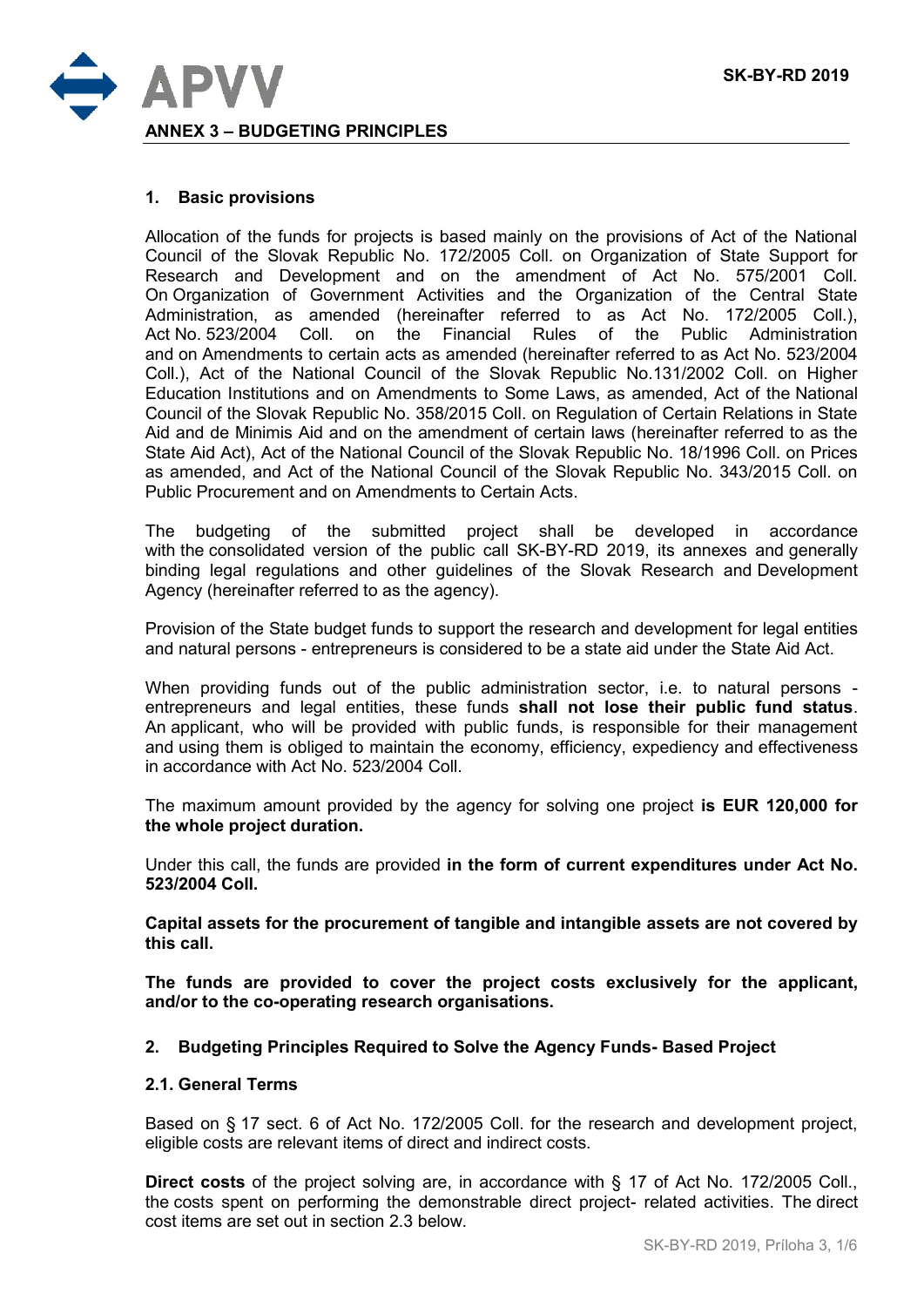**Indirect costs** of the project solving, in accordance with § 17 of Act No. 172/2005 Coll., are the costs of reimbursing the project-related activities that cannot be directly attributed to the project activities. Indirect costs are listed in Section 2.3.

**A cost item** is an item of estimated costs within the project's core budget structure. **A subitem of the cost item** is a specific type of cost within the estimated project costs item. For example, a cost item Material contains sub-items as chemicals, laboratory tools, expert literature, information technology.

**Basic budget structure** consists of the following cost items:

- 01 Direct running costs
	- 02 Wage and other personnel costs
	- 03 Social and health insurance
	- 04 Travel costs
	- 05 Material
	- 06 Amortization
	- 07 Services
	- 08 Energy, water, communications

09 Indirect costs

10 Total running costs

Total costs from APVV

Financing from other sources *State (outside sources SRDA) Foreign Private*

Total costs

#### **2.2. Budget and Estimated Costs Breakdown**

**The budget and the estimated costs breakdown should be concise and in line with the project intention and objectives following the declared timetable in each project year.** The agency recommends the principal investigator taking a consultation with the applicant's economic department concerning the budgeting principles presented and respecting the internal guidelines, generally binding legislation and regulations related to the applicant's form of economy.

Amounts in the project budget and the estimated costs breakdown for each project year shall be reported **in whole EUR.** 

**Costs of co-operating research organisations (later of the co-operating recipients)**  for solution of a part of the project are not considered as costs of services directly related to the project solution provided by natural persons under an agreement for the performance of a work assignment, by natural persons - entrepreneurs and legal entities pursuant to § 17, sect. 3 d) of Act no. 172/2005 Coll. In the case of granting the agency's funds to the applicant, the applicant (later the recipient) may provide a part of the project funding to the co-operating recipients involved into the project solution, only on the basis of a specific project contract and in accordance with the approved project budget.

**The estimated cost budget** (RD-C) needs to be developed as follows: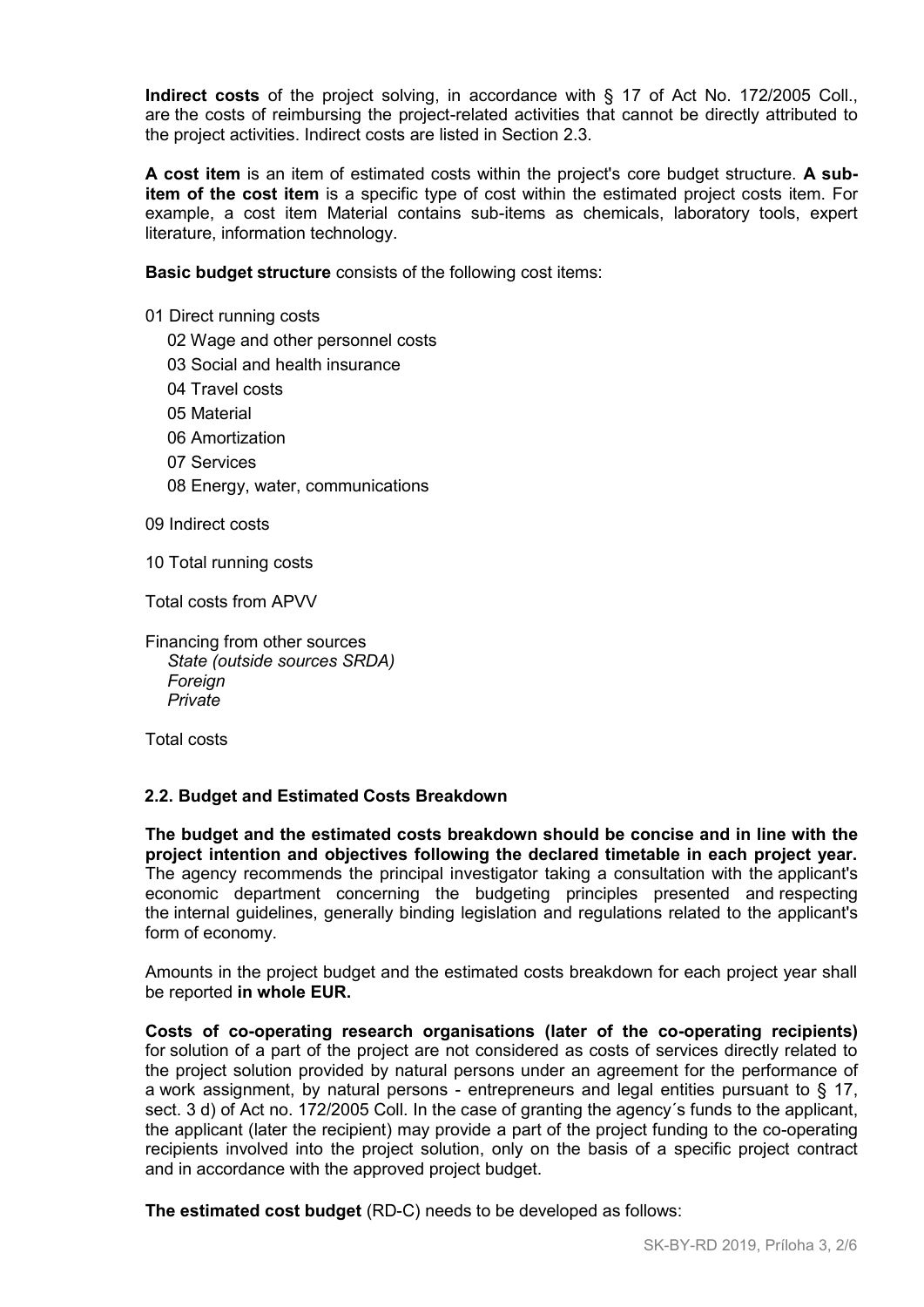- **specifically** for the applicant and for each co-financing organisation involved in the project, as proposed in the application;
- **structured by the individual project years;**
- structured by individual cost items and sub-items of the project budget in accordance with the project objectives declared in the application.

Breakdown of the estimated costs covered by the agency should be developed so to justify their **direct relation to the project research activities**.

# **2.3. Project Cost Planning Principles (RD-C)**

In the project budgeting, it is possible to plan the estimated cost items and sub-items related to the project solution in the structure and limits as below. **Costs under the SK-BY-RD 2019 call are exclusively dedicated for the applicant and eventually for the project co-operating research organisation, thus not for a partner organisation.**

**01 Direct running costs** are the costs spent of carrying out the demonstrable direct projectrelated activities.

## **02 Wage and other personal costs**

Wage and other personal costs are dedicated **exclusively for the research team members (hereinafter referred to as RTM)** on the Slovak side, while based on RD-A3 of the Project they are divided into:

- scientific staff and Ph.D. students, i.e. research team members **the nominal;**
- technical and administrative staff, i.e. research team members -**the others**.

The wage costs for RTM (the nominals and the others) can be applied as follows:

- 1. wages of the employees admitted under the employment contract exclusively for the project solution (full, and/or part-time employment),
- 2. the relevant part of the wage corresponding to the personal capacity through which the employee is participating in the project solution in case of employees who do not work exclusively for the project solution,
- 3. costs under contract for the works performed outside the employment relationship, which were concluded in direct connection with the project solution in accordance with the Labour Code.

Any concurrent combination of points 1 to 3 for a single employee (i.e. RTM) is inadmissible. In a given project, one RTM can be assigned to only one organisation and within this organisation to one position only (the nominal or other).

The reasoning and breakdown of the required costs **need not to be specified** separately for individual RTM (persons). The estimated amount of funds and the estimated number of "the nominals" and other researchers (persons) in the breakdown according to the abovementioned forms of funding (points 1.-3.) are stated.

Costs on technical and administrative project staff shall be applied under the item Wage and costs in position "the other RTMs", they **cannot be included in "Services" item.**

The item Indirect costs shall be applied to wage and other personnel costs of the service staff (**not of the research team members**), including the cost of compulsory health and social insurance (e.g. for economic project management, administrative and accounting works, temporary staff, etc.).

In case that also full time Ph.D. students of the study program participate at the project, the possibility and manner of their remuneration must be governed by the generally binding legislation and internal regulations of the organisation, which has full responsibility for their maintenance.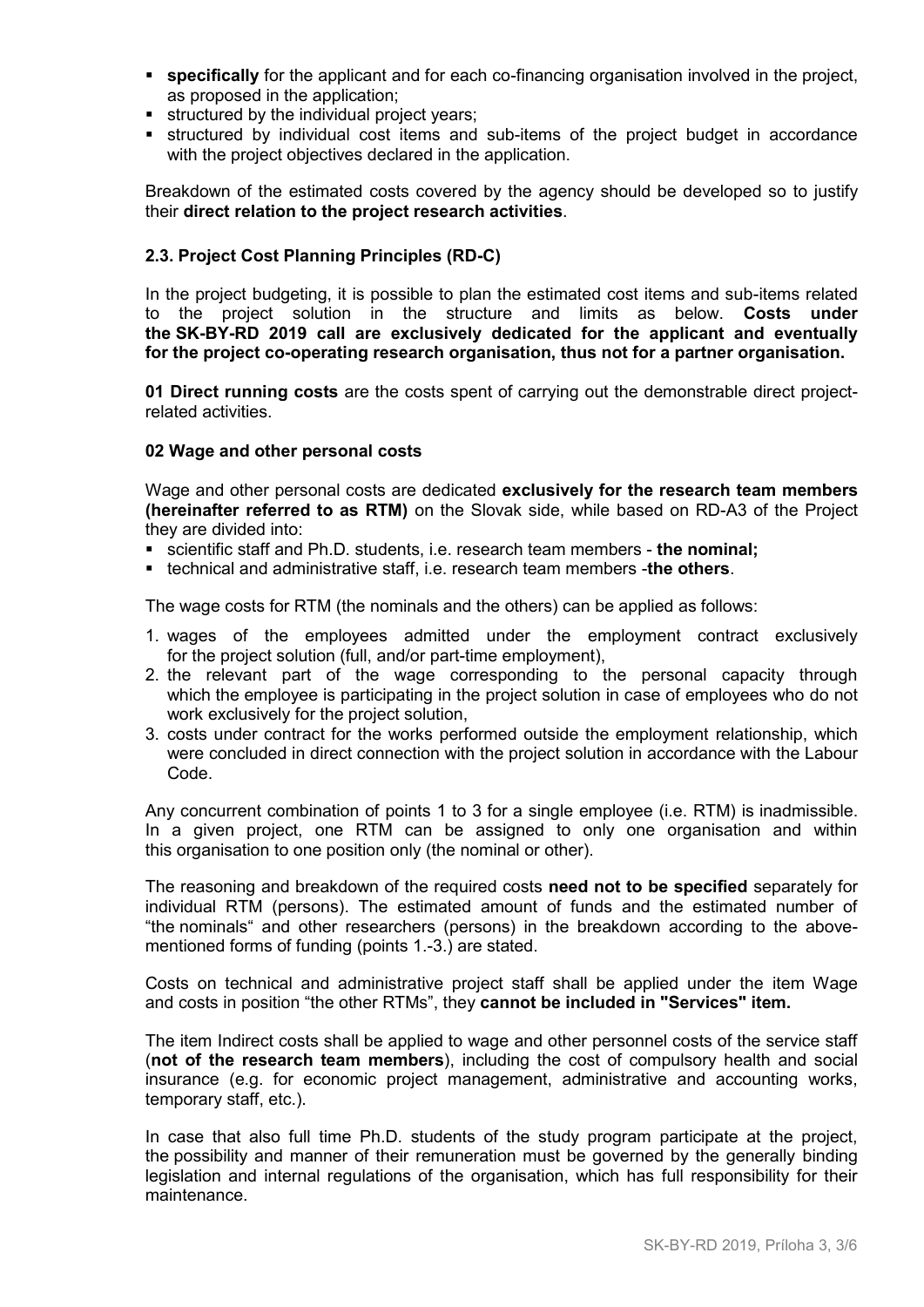### **03 Social and Health Insurance**

The costs of compulsory social and health insurance are covered under the legislation in force, following 02 Wage and other personal costs.

#### **04 Travel costs**

They represent the costs spent on domestic and foreign business trips that are demonstrably **directly related to the project solution** committed exclusively for the nominal RTM and other RTM (technical and administrative staff) up to the amount to the entitlement set under Act No. 283/2002 Coll. on Travel Allowances as follows:

- travel costs (tickets, air tickets, use of service vehicles, fuel);
- accommodation costs:
- **subsistence costs;**
- documented necessary extra costs (visa, conference fees, travel health insurance, tolls/ fees and parking fees demonstrably related to the business trip covered within the project solution, taxi fares in justified cases, etc.).

Costs of **domestic and foreign scientific conferences** for the **nominal RTMs** are conditioned by their **personal attendance** at the conference, **including presentation of their contribution** published in a conference publication.

Costs of scientific conferences (domestic and foreign) for other RTMs **are not** an eligible.

**The pocket money** provided to Slovak researchers in their foreign business trips **is not** an eligible cost.

The **estimated** costs **can be structured in breakdowns on domestic and foreign business trips indicating the expected number of trips, participants and focus (e.g. domestic conferences, foreign conferences, expert seminars, working meetings).** The estimated costs breakdown is given in the light of the information known at the time the application is prepared, and the breakdown **must show a direct relevance** to the project solution.

#### **05 Material**

This item enables to plan the costs on material necessary in the project solution, i.e. **material directly related** to fulfilment of the identified project research objectives. This is mainly the costs on operating machines, instruments, equipment, technics and tools; laboratory animals, feed, special machines, instruments, equipment, technics and tools; information technology; purchase of software and licenses; general material (paper, toner, etc.); specific material; purchase of books and magazines, and others.

The breakdown of the cost item shall identify **the intended type of material, quantity, amount of the planned costs,** following the project research activities.

Item Material **may not include** costs on tangible and intangible **fixed assets,** i.e. capital expenditures.

#### **06 Amortization**

Scheduling the amortization of tangible and intangible fixed assets **directly used to the project solution according to the amortization plans** can be planned proportionally to the time the property is used for purposes of the project.

Amortization is possible only in case of tangible and intangible fixed assets purchased from other funds than those provided by the agency (i.e. not purchased as part of the projects funded by the agency - those ongoing, and/or closed), which must result from the description of the planned costs.

The amortization amount shall be listed according to the amortization plans, and/or according to the expected amortization amount for the instrumentation to be procured. **The amount of**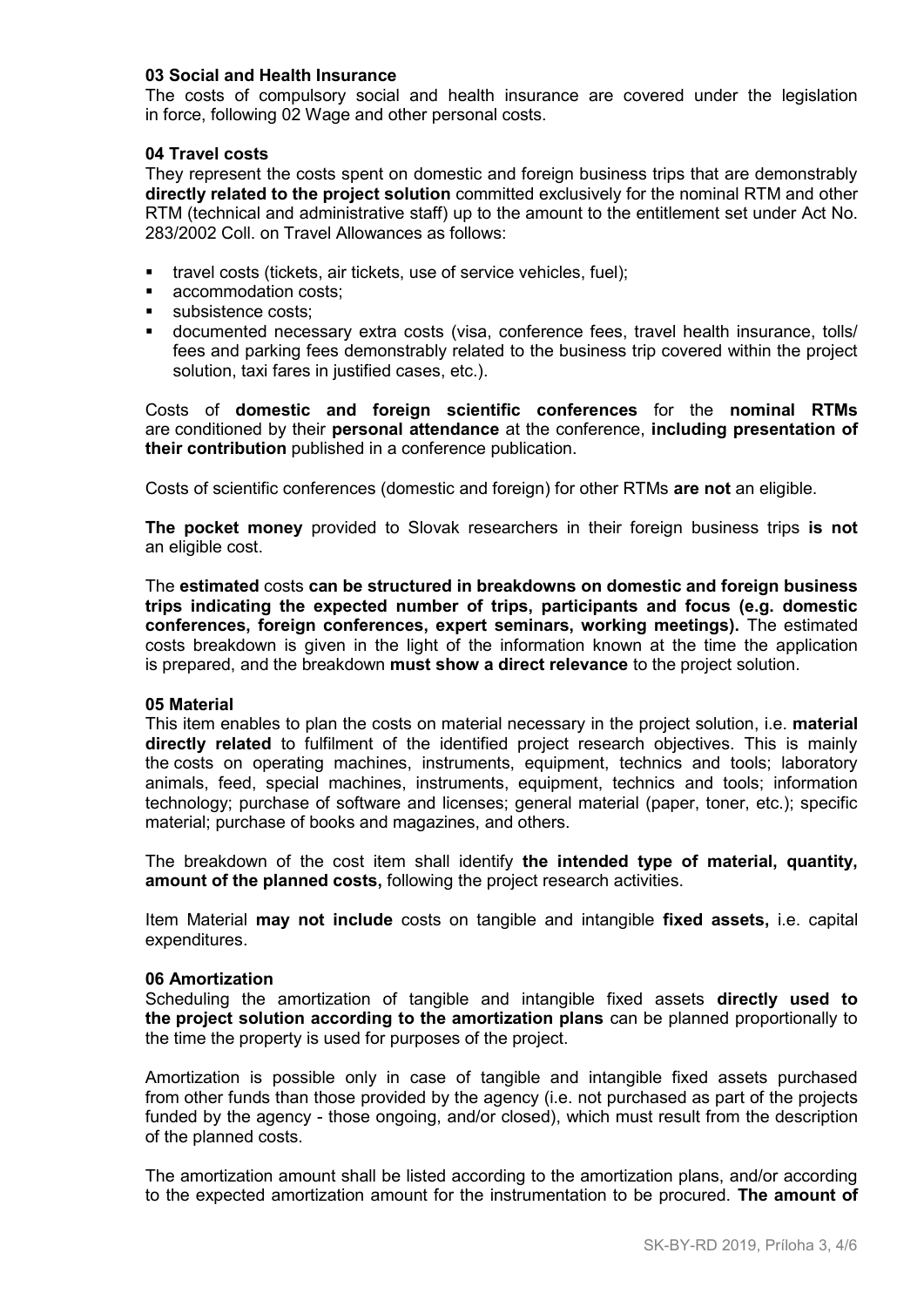**planned amortization is determined proportionally to the time the instrumentation is in use for the project purposes by each month**.

## **07 Services**

**They represent costs directly related to the project solution provided by:**

- natural persons (not research team members) under Agreement for the Performance of a Work Assignment;
- natural persons (entrepreneurs) and legal persons.

The service costs may be mainly as follows:

- rental costs and repairs of the instrumentation used for the project solution;
- **transportation and courier services:**
- **Fig. 2** rental cost of the premises used to solve the project;
- the cost of subscriptions to magazines, licenses, rental of bottles, rental of equipment, access to databases, etc., while **the performance period applies exclusively to the given financial year;**
- costs associated with publishing the project findings **exclusively to the expert public** (e.g. publication of an article in a professional journal, preparing and printing the poster, a fee favoured by the conference organiser solely for the purpose of publishing the findings in a conference publication without personal attendance);
- costs related to preparation of the scientific publication, monograph, etc. (page break, graphic editing, language proof readings, reviews, etc.) for their publishing and printing in a maximum of 101 pieces, while restricted for commercial purposes;
- costs of patent protection of the project findings and utility models;
- the cost of analyses, searches, consultations and special measurements;
- the cost of organising conferences (including publishing a conference publication), seminars and other working meetings;
- bank charges related to management of the account to which the funds have been allocated by the agency under the terms and conditions, and the fees related to the payments for the direct project activities.

The service costs breakdown **specifies the type and amount of the estimated service costs**, specification of which **gives a direct relation** to the research activities of the project in solution.

#### **08 Energy, water, communications**

The cost of energy, water, sewage represents the **quantifiable** direct project costs (quantifiable for example by measuring, and/or based on instrument documentation). Otherwise, they comprise the indirect costs.

Communication costs represent the estimated **postal and communication services directly related to the project research activities.**

#### **09 Indirect costs**

The indirect costs associated with the project solution covered by the agency's funds **shall not exceed 20 %** of the total costs spent on the project solution provided by the agency **in each financial year**.

Indirect costs are of current costs character, and they are the costs to reimbursing the projectrelated activities that cannot be directly attributed to the project R&D activities.

Indirect costs are as follows:

- wage costs and other personnel costs of **service** staff (not the research team members), including compulsory social and health insurance costs (e.g. economic project management, administrative and accounting staff, temporary staff, etc.).
- cost of small consumables, cost of energy, water, sewage and communication costs;
- amortization cost of property of the recipient and co-recipient relevant to its use.

Indirect costs shall be summarised, **the breakdown is not required.**